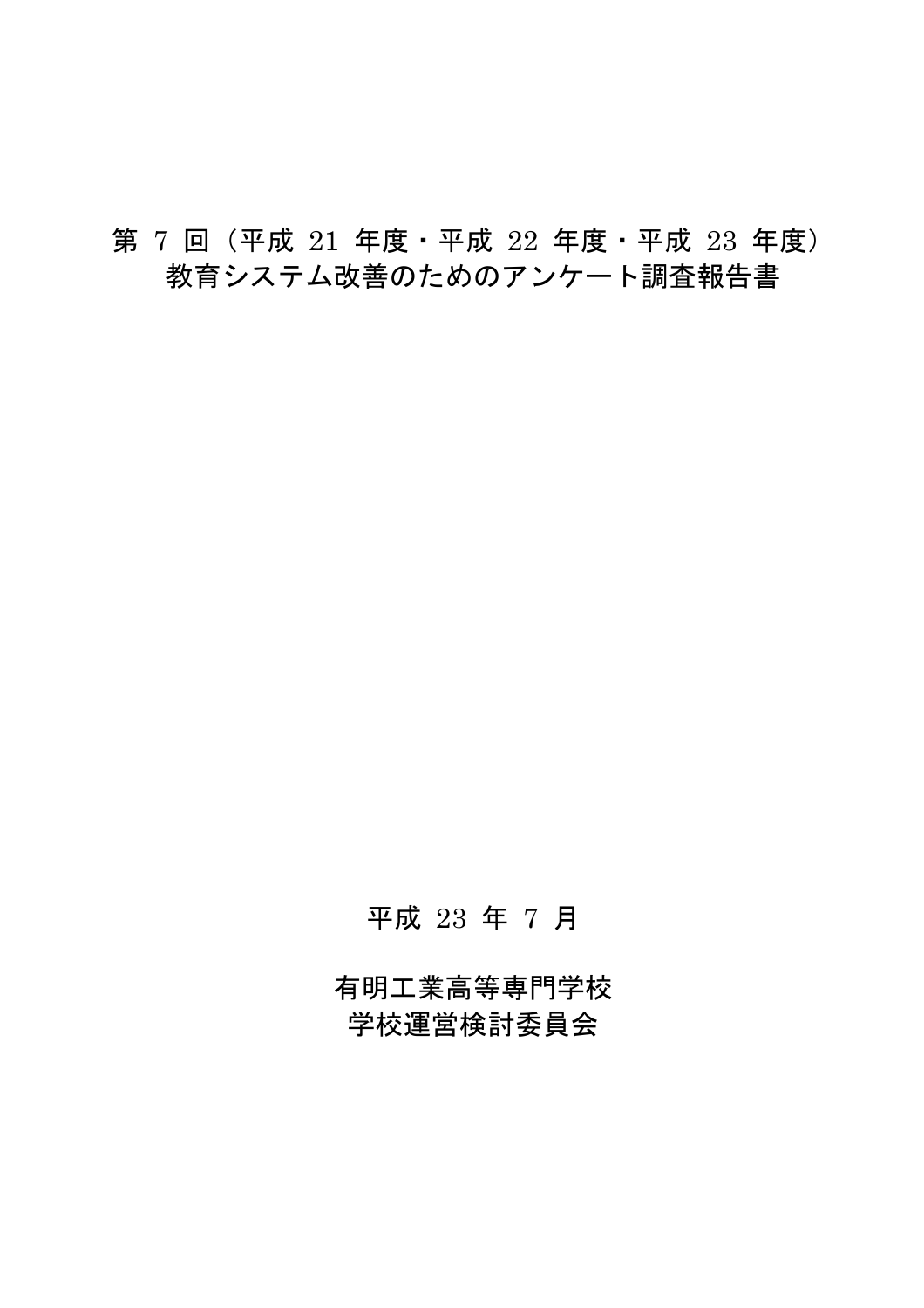# 目次

# 付録 アンケート内容と集計結果

| 付録 1 5 年生卒業時アンケート (平成 22 年 2 月実施・平成 23 年 2 月実施) |
|-------------------------------------------------|
| 付録 2 専攻科生修了時アンケート(平成 22 年 2 月実施・平成 23 年 2 月実施)  |
| 付録 3 新入生保護者アンケート (平成 22 年 3 月実施・平成 23 年 3 月実施)  |
| 付録 4 2 年生保護者アンケート (平成 22 年 9 月実施)               |
| 付録 5 4 年次編入生アンケート(平成 22 年 3 月実施・平成 23 年 5 月実施)  |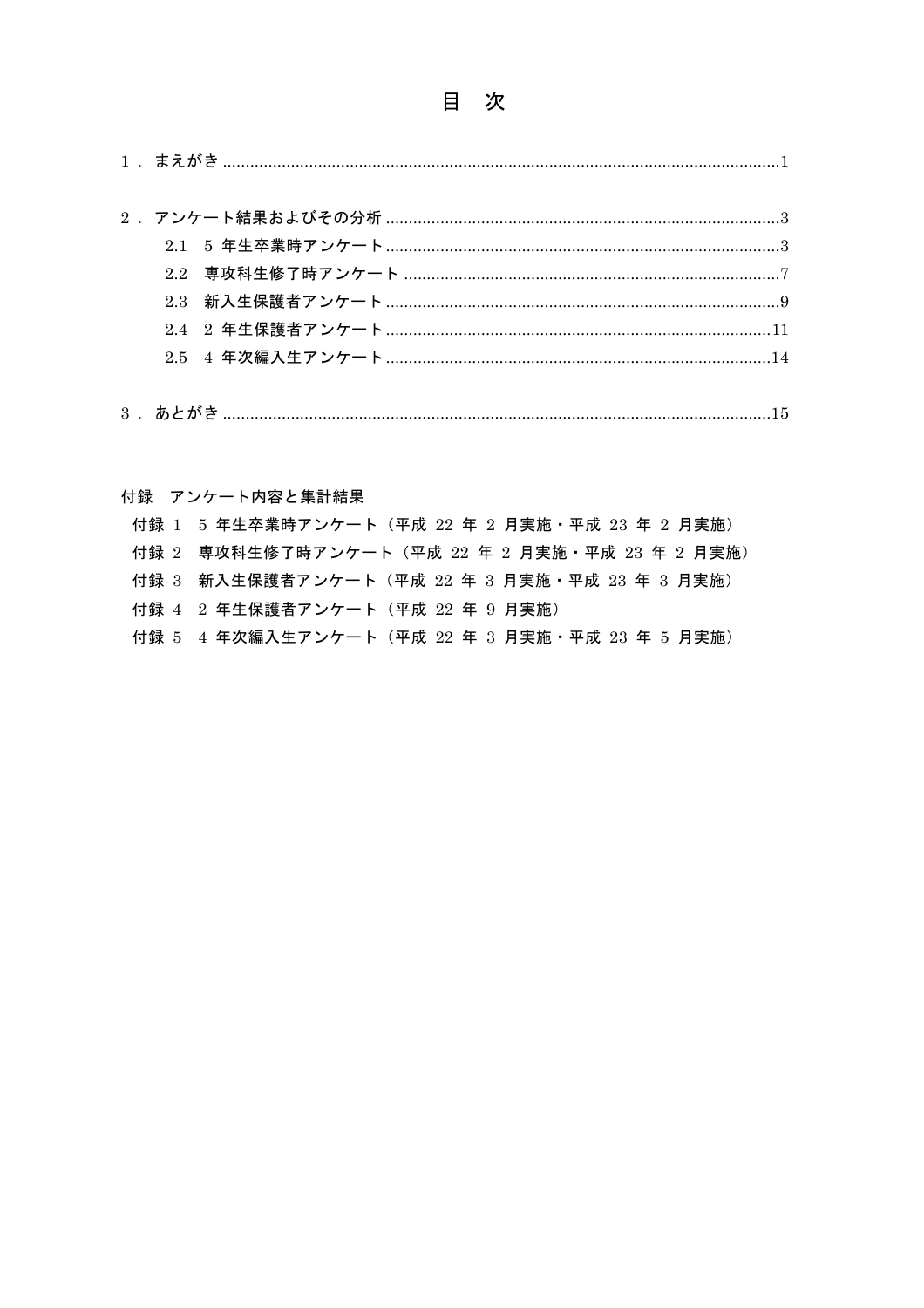# 1. はじめに

本校では、教育理念に基づいて設定された学習・教育目標を達成できるように教育プログラムを作成し、日々 の教育活動を行っています。この教育プログラムに沿って教育を行っているという本校の教育システム(教育体 制)は、常に点検・評価を行い、その結果を検討・分析し、改善を継続的に行い、向上させて行く必要がありま す。学校運営検討委員会(以下、本委員会)は、本校の教育システムの改善の一環として、学内外においてアン ケートを実施してきました。アンケートの対象者は、学内では卒業直前の本科5年生・修了直前の専攻科2年 生・ 4 年次編入生, 学外では OB (卒業生) ・企業・新入生の保護者・2 年生の保護者です。そして, 次頁の 表にあるように、このアンケートの結果を集計・分析・評価・公開し、改善点等を指摘した「教育システム改善 のための調査報告書」(以下、調査報告書)として報告し、教育システムの向上の一端を担ってきました。

今回の調査報告書は、平成 21 年度の卒業直前の本科 5 年生・修了直前の専攻科 2 年生・平成 21 年度新 入生および 2 年生の保護者・平成 22 年度 4 年次編入生,平成 22 年度の卒業直前の本科 5 年生・修了直前 の専攻科 2年生·平成 22年度新入生および 2年生の保護者·平成 23年度 4年次編入生を対象に行ったア ンケートを集計し、過去の結果と比較して分析を行ったものです。上記アンケート対象者による今回の評価結果 に関しては、全体としては、本校の教育システムはおおむね良好な状態であると言えます。5年生・修了生によ る評価では、周囲や世界の情勢を感じてか、英語の必要性の自覚が高いのに対し、その達成には困難さを感じて いる。一方, 数学の到達度が高いことに特徴があります。このことは、この 3 年間に高専機構で行われた学習 到達度試験によると、対外的にも本校の数学の平均点が九州の平均点だけでなく、全国の平均点に対しても高い 事実を裏付けています。

細かく見ると、改善が進んでいる事項もあれば、数年間に渡り改善が進まない事項もあります。本調査報告書 の意義は、前述したように、本校の教育システムの改善を促すことです。依然として改善が見られない事項に関 しては、関係の教員・組織は、そのことを認識して改善に取り組む必要があると思われます。本調査報告書が本 校の向上に資することを切望する次第です。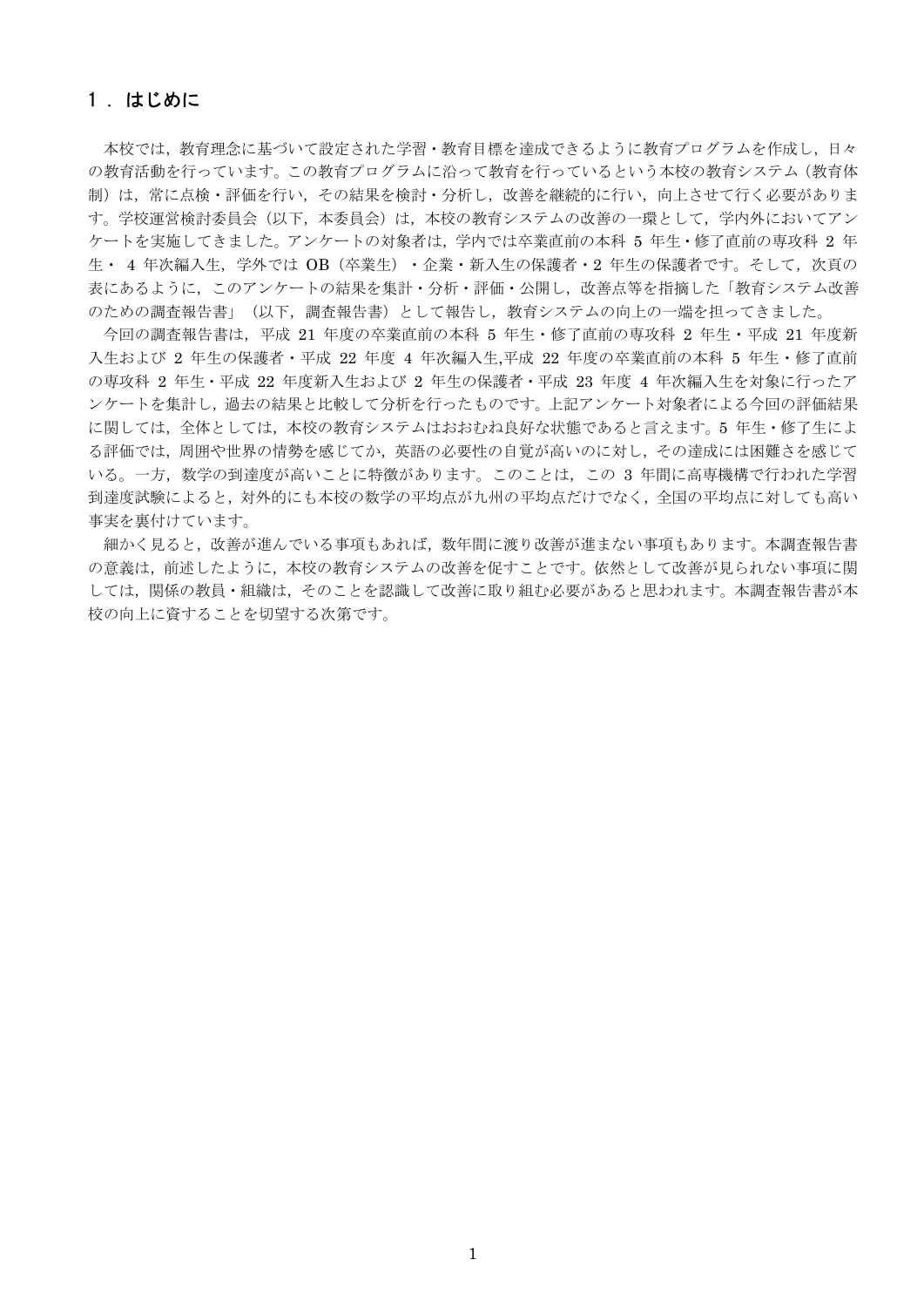表 アンケート実施および分析状況の一覧

| 分析回   | 調査年度   | 実施時期                 | アンケート対象                   | 作業状況          | 報告年月      | 備<br>考               |
|-------|--------|----------------------|---------------------------|---------------|-----------|----------------------|
|       | 平成14年度 | 平成 15年2月             | H14年度本科卒業生                |               |           |                      |
| 第1回   |        | 平成 15年1月             | H14年度専攻科修了生               | 分析完了          |           | <b>JABEE</b>         |
|       |        | 平成 15年7月             | <b>OB</b>                 | 報告書公開         | 平成 16年3月  | 作業部会                 |
|       | 平成15年度 | 平成 15年11月            | 主な就職先企業                   |               |           |                      |
|       |        | 平成 16年1月             | H15年度専攻科修了生               |               |           |                      |
| 第2回   | 平成15年度 | 平成 16年2月             | H15年度本科卒業生                | 分析完了<br>報告書公開 | 平成 17年6月  | <b>JABEE</b><br>作業部会 |
|       | 平成16年度 | 平成 16年6·9月           | <b>OB</b>                 |               |           |                      |
|       | 平成16年度 | 平成 17年2月             | H16年度本科卒業生                |               |           |                      |
| 第3回   |        | 平成 17年2月             | H16年度専攻科修了生               | 分析完了          | 平成 19年6月  | 学校運営                 |
|       | 平成17年度 | 平成 17年12月            | <b>OB</b>                 | 報告書公開         |           | 検討委員会                |
|       |        | 平成 17年12月            | 主な就職先企業                   |               |           |                      |
|       | 平成17年度 | 平成 18年2月             | H17年度本科卒業生                |               |           |                      |
| 第 4 回 |        | 平成 18年1月             | H17年度専攻科修了生               | 分析完了          | 平成 19年7月  | 学校運営                 |
|       | 平成18年度 | 平成 18年4月             | H18年度新入生保護者               | 報告書公開         |           | 検討委員会                |
|       |        | 平成 18年7月             | H18年度2年生保護者               |               |           |                      |
|       | 平成18年度 | 平成 19年2月             | H18年度本科卒業生                |               |           |                      |
|       |        | 平成 19年1月             | H18年度専攻科修了生               |               |           |                      |
|       |        | 平成 19年4月             | H19年度新入生保護者               |               |           |                      |
|       |        | 平成 19年4月             | H19年度編入生                  |               |           |                      |
|       |        | 平成 19年8月             | H19年度2年生保護者               |               |           |                      |
| 第 5 回 | 平成19年度 | 平成 19年12月            | <b>OB</b>                 | 分析完了          | 平成 20年6月  | 学校運営                 |
|       |        | 平成 19年12月            | 主な就職先企業                   | 報告書公開         | (平成20年9月) | 検討委員会                |
|       |        | 平成 20年2月             | H19年度本科卒業生                |               |           |                      |
|       |        | 平成 20年2月             | H19年度専攻科修了生               |               |           |                      |
|       |        | 平成 20年3月             | H20年度新入生保護者               |               |           |                      |
|       | 平成20年度 | 平成 20年4月             | H20年度編入生                  |               |           |                      |
|       |        | (平成 20年9月)           | (H20年度2年生保護者)             |               |           |                      |
|       |        | 平成 21年2月             | H20年度本科卒業生                |               |           |                      |
|       | 平成20年度 | 平成 21年2月             | H20年度専攻科修了生               | 分析完了          |           | 学校運営                 |
|       |        | 平成 21年3月             | H21年度新入生保護者               | 報告書公開         | 平成 21年9月  |                      |
| 第6回   |        | 平成 21年4月             | H21年度編入生                  |               |           | 検討委員会                |
|       | 平成21年度 | 平成 21年9月             | H21年度2年生保護者               |               |           |                      |
|       |        | 平成 21年8月             | <b>OB</b>                 | 分析完了          | 平成 22年2月  |                      |
|       |        | 平成 21年8月             | 主な就職先企業                   | 報告書公開         |           |                      |
|       |        | 平成 22年2月             | H21年度本科卒業生                |               |           |                      |
|       | 平成21年度 | 平成 22年2月             | H21年度専攻科修了生               |               |           |                      |
|       |        | 平成 22年3月             | H22年度新入生保護者               |               |           |                      |
|       |        | 平成 22年4月             | H22年度編入生                  | 分析完了          |           | 学校運営                 |
| 第7回   |        | 平成 22年9月             | H22年度2年生保護者               | 報告書公開         | 平成 23年7月  | 検討委員会                |
|       | 平成22年度 | 平成 23年2月             | H22年度本科卒業生<br>H22年度専攻科修了生 | 予定            |           |                      |
|       |        | 平成 23年2月<br>平成 23年3月 | H23年度新入生保護者               |               |           |                      |
|       |        |                      |                           |               |           |                      |
|       | 平成23年度 | 平成 23年4月             | H23年度編入生                  |               |           |                      |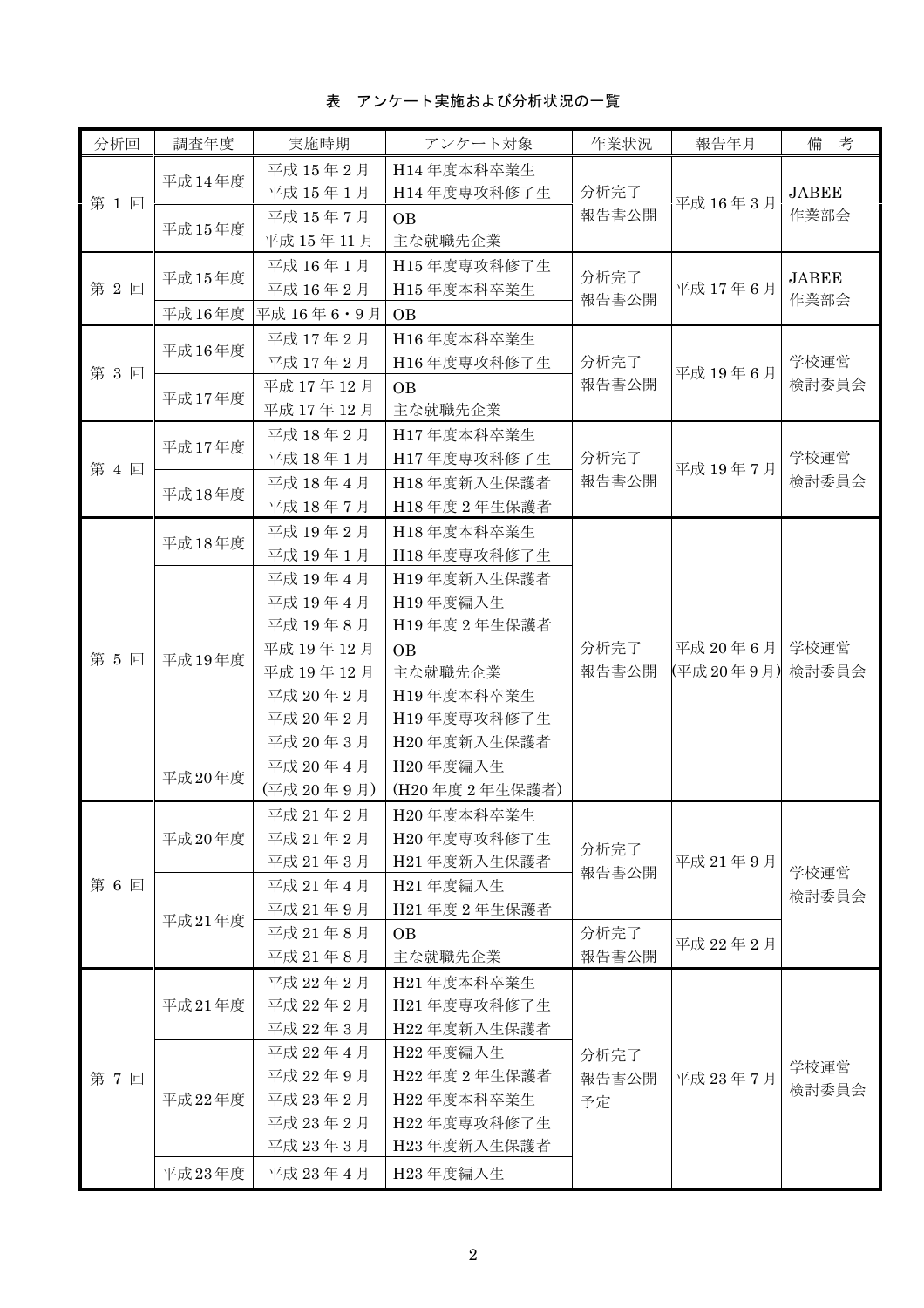# 2.アンケート結果およびその分析

# 2.1 5 年生卒業時アンケート

現在までに実施した 5 年生卒業時アンケートの実施時期等は下表のとおりである。今回の分析は、平成 21 年度および平成 22 年度の卒業生が対象である。なお、ここでの「対象者数」とは、5 年生の卒業者数(『学校 要覧』等参照)、「回答者数」はアンケート実施時に出席していた学生数を意味する。

|         | 実施時期      | 対象者数 (名) | 回答者数 (名) | 回答率<br>$\%$ ) |
|---------|-----------|----------|----------|---------------|
| 平成 14年度 | 平成 15年2月  | 177      | 161      | 91            |
| 平成 15年度 | 平成 16年2月  | 165      | 160      | 97            |
| 平成 16年度 | 平成 17年2月  | 190      | 180      | 95            |
| 平成 17年度 | 平成 18年2月  | 186      | 178      | 96            |
| 平成 18年度 | 平成 19年2月  | 192      | 178      | 93            |
| 平成 19年度 | 平成 20年2月  | 167      | 163      | 98            |
| 平成 20年度 | 平成 21年 2月 | 171      | 168      | 98            |
| 平成 21年度 | 平成 22年 2月 | 185      | 171      | 92            |
| 平成 22年度 | 平成 23年 2月 | 174      | 170      | 98            |

## 【A:回答者自身に関する質問】

平成 21年度の 5 年生は在籍者数 189 名, 卒業者数 185 名, 入学当時 (平成 17 年度 1 年次) は 210 名在籍していた(前年度の休学者・留年者数を含む)。

卒業後の進路については、これまでと大きな変化はみられない。学科別では、電子情報工学科で『就職』 率が 38% から 55% に増加し、物質工学科で 74% から 46% に減少したことが特徴といえる。

なお、『第6回報告書』では、卒業者数の減少を「留年者数の増加」が一因として対策を講じるよう指摘 していた。平成 20 年度と比べると卒業者数が増加しているが、それが「留年対策」の効果かどうかは別に 精査する必要があるだろう。

次に、平成 22 年度の 5 年生は在籍者数 177 名、卒業者数 174 名、入学当時 (平成 18 年度 1 年次) は 219 名在籍していた(前年度の休学者・留年者数を含む)。

平成 22 年度について断らなければならないのが, 機械工学科 36 名の内 32 名は自分の所属を M と回 答しているが, 4 名は E と回答している点である。同様に, 物質工学科 35 名の内 1 名は M , 建築学科 33 名の内 2 名は C と回答している。単なる記入ミスと思われるが、アンケート結果の信憑性にも関わり かねないため、アンケート回答時に注意を喚起する必要があるだろう。

さて、卒業者数については、174 名と平成 21 年度と比べると減少している。また、卒業後の進路につい ては、全体的には『就職』の割合が減少し、『進学』の割合が増加している。ただし、物質工学科は逆の傾向 を示していることが特徴といえる。

#### 【B:教育全般の総括に関する設問】

平成 21 年度について、一般教育の『満足度』1 は 72% と近年の増加傾向から反転しており、電気工学 科以外の 4 学科で減少している。専門教育の『満足度』は、77% とこちらも減少しており、電気工学科· 物質工学科以外の 3 学科で減少している。特に、建築学科は 90 % から 67 % と最も減少幅が大きい。逆 に、物質工学科は 83% から 93% と上昇し、専門教育に対して最も満足度の高い学科となった。教育設備 の『満足度』は 78% である。『第6回報告書』で指摘された建築学科の満足度は今回 72 % と回復してい る。逆に、物質工学科は 71 % と減少している。勉強以外の学生生活の『満足度』は、82 % と高い結果を

<sup>1 [</sup>満足度]の設問では、回答の選択肢に『満足している』『おおむね満足している』『やや不満である』『不満である』 の 4 つがあるが、この 4 つの回答合計数の中で肯定的な『満足している』『おおむね満足している』の回答数のパーセ ンテージを『満足度』とここでは定義している。また、 [到達度] [必要性] [教育実情]も同様である。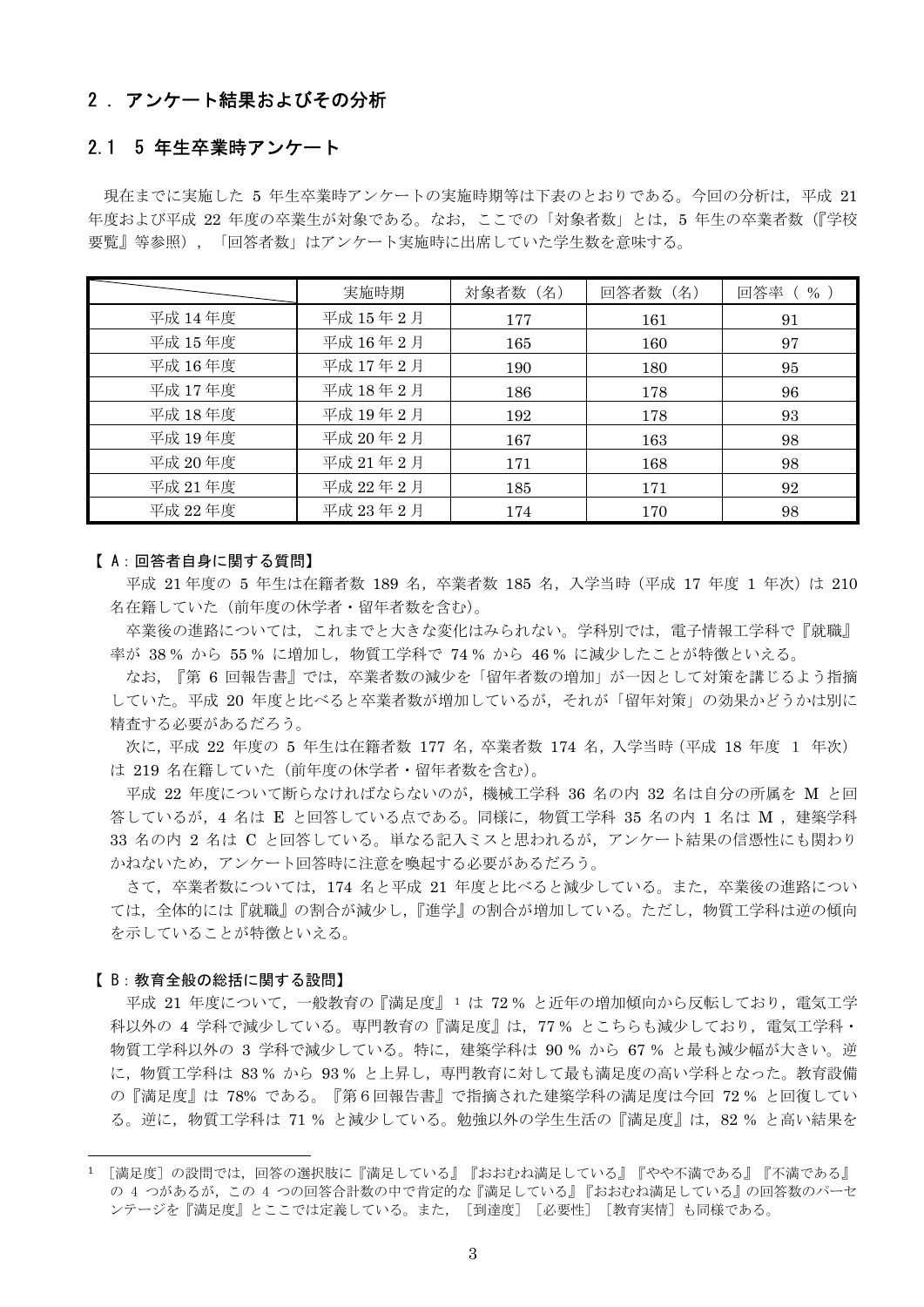維持しているが、電気工学科と電子情報工学科以外の 3 学科では減少している。『第6 回報告書』では「年 |度によるクラスの雰囲気等」の影響を指摘しているが,他に原因はないのだろうか。学生自身の『到達度』 は、65%と減少。特に、電子情報工学科と建築学科は50%前後と学生自身の自己評価とはいえ低調であ る。「実力がついた」と多くの学生が答えられるよう、各学科のみならず全学的な対応も検討する必要がある かもしれない。一般教育·専門教育·教育設備·学生生活の『満足度』は、70%以上で全体として「良好」 といえるだろう。『到達度』については、今後さらなる増加が期待される。

次に、平成 22 年度について、一般教育の『満足度』は、81 % と増加、電気工学科のみ減少している。 専門教育の『満足度』は、82%と増加、電子情報工学科・建築学科は大きく増加している。教育設備の『満 足度』は、69%と減少、物質工学科以外で減少しているが、何か設備等に変更があったのだろうか。勉強 以外の学生生活の『満足度』は、81%とほぼ横這い。電気工学科の減少が気になる(当該年度は全体的に 評価が厳しいようである)。学生自身の『到達度』は、68%と微増。特に電子情報工学科と建築学科は専門 教育の『満足度』同様に大きく増加している。学科での取り組みが功を奏したのであれば、その内容を共有 したいところである。一般教育·専門教育の『満足度』は、80%以上で全体として「良好」といえるだろう。 教育設備・学生生活の『満足度』・『到達度』については、今後ともさらなる増加が期待される。

## 【C:科目教育に関する設問】

#### ● 一般科目

平成 21 年度について、一般科目全体としては前回までとほぼ同様の結果であった。どのパーセンテー ジで良しとするかは評価が分かれるかもしれないが、少なくとも過半数(50%)に達しなかった科目に |関しては,改善が望まれる。特に,「美術」「音楽」はその必要性を学生に理解されていない状況が伺える ことから、授業担当者はもとより、一般教育科として対策を講じる必要があろう。低学年で受けた授業を5 年生の卒業時に評価しているので、改善の効果が現れるのにタイムラグはあるかもしれない。

また、『必要性』と『到達度』について、文科系科目では特に英語におけるギャップが目立つ。つまり、 多くの学生は英語の必要性を十分強く認識しているにもかかわらず、卒業時には自分が必要としているレ ベルには達していないと感じている。一方で、数学の到達度は比較的高い、というのが特徴といえる。

平成 22 年度についても,これまでとほぼ同様の結果であった。少なくとも過半数( 50 % )に達して いない科目(付録を参照)に関しては、改善が望まれる。特に、「美術」「音楽」の『必要性』、「英語」の 『到達度』については,低い数値で推移していることから,さらなる対策を講じる必要があろう。

## ● 専門科目

#### ○ 機械工学科

平成 21 年度については、特筆すべきコメントなし。平成 21 と比較して、平成 22 年度は『必要度』、 『適正度』,『到達度』すべてにおいて少し低下しているものの、全体的には高い値を維持している。特 に、工学基礎系科目の『適正度』および加工系科目の『到達度』が前年度より低いことが目立つ。

○ 電気工学科

平成 21 年度については、特筆すべきコメントなし。平成 22 年度についても同様で、特筆すべきコ メントなし。

#### 〇 電子情報工学科

平成 21 年度については、雷子工学系科目や総合領域の科目の到達度に比べ情報工学系科目の到達度 は比較的高いと認識している学生が多い。平成 22 年度については、その差がほとんどなくなっている。 専門科目を除いて、どの科目も必要度に比べ、『適正度』、『到達度』は半減する傾向にある。

○ 物質工学科

平成 20年度,平成 21年度,平成 22年度で「物質工学科専門科目計」は『必要度』,『適正度』,『到 達度』がおおむね 80% 以上で、変動もほとんどなく、現在の「物質工学科専門科目 (教育システム)」 は大きな問題はないと考えられる。詳細にも、基本的には各項目 10%程度の増減で推移しており、上 述のように教育システムの適正がみてとれる。なお、平成 21 年度の「基礎的な生物」、「基礎的な工学 基礎」の『到達度』の項目は比較的低い傾向 (60%程度)にあるが、平成 22年度では平成 20年度 のレベルに回復しており、大きな経年変化ではなかったと考えられる。また、「生物コース」の科目の『到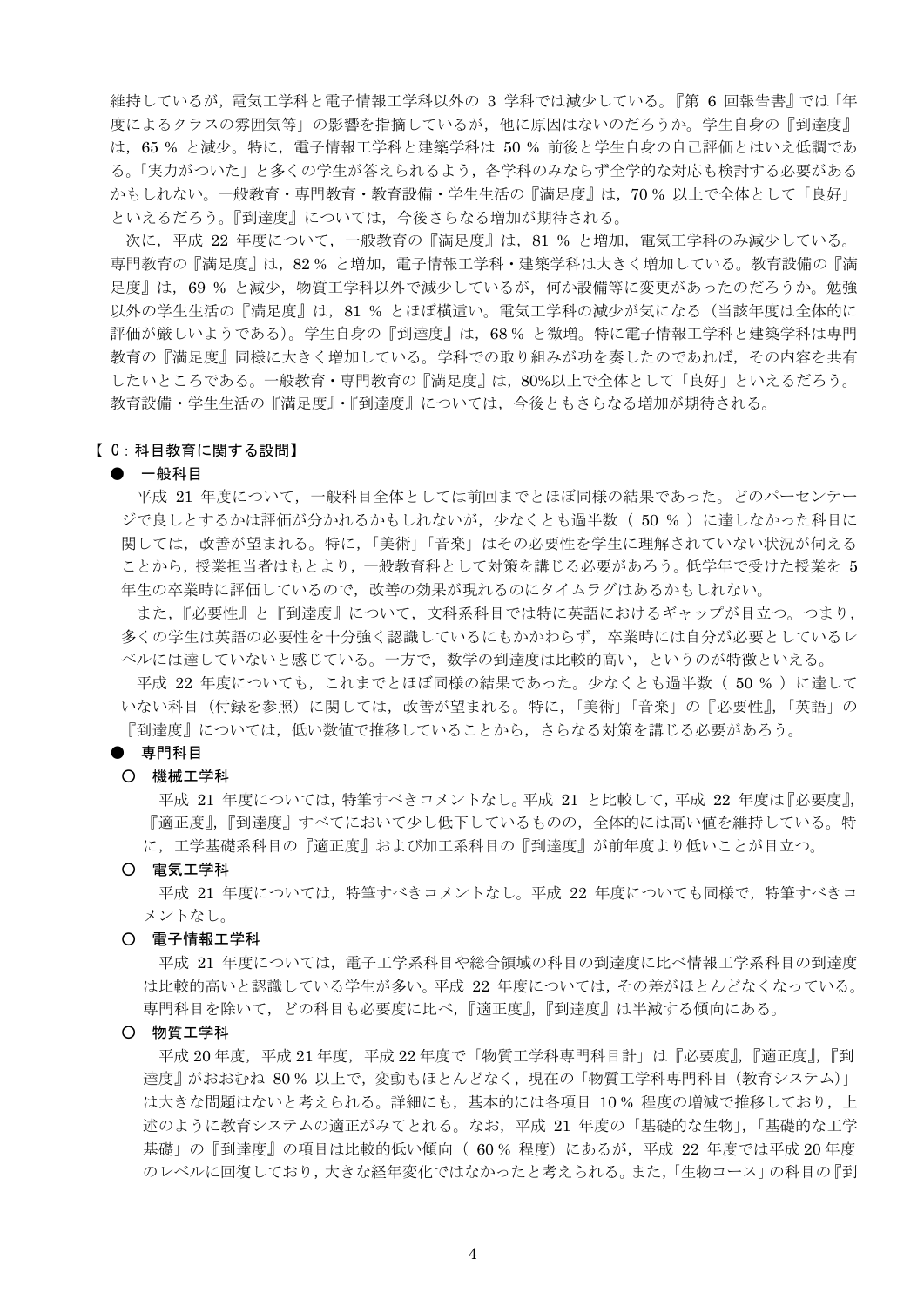達度』は 3年間, 60%近任傍で推移しており、今後の動向によってはシステムの改善が必要かもしれな  $V_{o}$ 

#### O 建築学科

『必要性』について,平成 21 年度では,特に構造系科目に対する必要性が高く,必要性は約 90% で ある。平成 22 年度では、計画系科目に対する必要性が若干低下していた。『教育実状』について、平 成 21 年度では、環境系科目が他の科目より低く、適正度は約 50% 程度である。しかし、平成 22 年 度において、環境系科目の『教育実状』は他の科目と同程度の適正度となっている。『到達度』について, 平成 21 年度では、環境系科目が他の科目より低く、到達度は約 40% 未満である。この結果は、教育 実状の低適性度が影響しているのかもしれない。平成 22 年度では、計画系科目 1 が他の科目より低 く, 到達度は約 55 % である。

# 【D: 学習·教育目標に関する設問】

平成 21 年度について、A-3の『適正度』について、電子情報工学科と建築学科が他の学科と比較して かなり低い。次に、『到達度』について、電子情報工学科と建築学科が 20 ~ 30% 台と非常に低い。『適正 度』と合わせ,この結果に対する検証については急務を要すると考えられる。また,すべての学習・教育目 標に対して、電子情報工学科と建築学科が他の学科よりもかなり低い傾向がある。

平成 22 年度について、平成 21 年度は多くの学習・教育目標に対して、電子情報工学科と建築学科が他 の学科と比較してかなり低かったが、平成 22 年度は特定の学科のみ低い結果というのはなく、全体的にど の学科も同じような評価であった。その結果、どの学習·教育目標も全体的に見ると昨年度よりも少し改善 しており、全体の平均値は『適正度』は 80%程度、『到達度』は 75%程度となっている。

#### 【E:その他に関する設問】

#### ● TOEIC 関係の英語教育

平成 21 年度については、電子情報工学科と建築学科では 60% 前後であり、他学科よりも 20% 程度 低いのが目立つ。平成 22 年度については、建築学科では 53% と他学科よりも低く、平成 21 年度の場 合と同様に低調なのが目立つ。なお,平成 21 年度では最も低かった電子情報工学科が 30 % 程上昇して いる。TOEIC 関係の英語教育(4年次および5年次)を1年間で大幅に変更したとは思えないので、 単なるクラスによる違いなのか授業担当者による違いなのか、担当部署は確認をお願いしたい。

#### ● 1~3 学年次の LHR

平成 21 年度については、現在の LHR について、有意義であるとは考えていない学生がかなりの割合 でいる。これについては、各学科 (一般科も含め) や担任会でその原因について検討すべきである。平成 22 年度についても、平成 21 年度と同様、LHR について有意義であるとは考えていない学生が 30 % 程度 いる。これについては、各学科や担任会でその原因および改善策について検討すべきである。

● シラバスは役にたったか

平成 21 年度については、『役に立った』、『それなりに役に立った』との回答が、機械工学科では 77%, 建築学科では 32 % となっており、これは昨年度と全く反対の傾向であった。シラバスの使用方法につい て、各年度で大きく異なるとは考えられず、学生にとって役に立つシラバスとはどのようなものかについ て検討しなければならない。平成 22 年度については、『役に立った』、『それなりに役に立った』との回答 が、全体的には 70% であり、昨年度よりも15% 改善している。特に、建築学科では平成 21 年度は 32% だったが、平成 22 年度は 81 % まで急上昇している点が注目すべきところである。建築学科でシラバス の役立て方に対する取組が何か行われたのか、もしくは単にクラスの違いによる差なのか検討していただ きたい。

# ● レポート等のフィードバックはどうだったか

平成 21 年度については、物質工学科は昨年度同様に高い評価であり、物質工学科でのレポートなどの フィードバック方法を全学科に紹介するなどの対策は有益であると考える。平成 22 年度については,『適 正』、『おおむね適正』との回答が、平成 22 年度は平成 21 年度よりも平均で 10 % 程度増加している。 特に建築学科では 47% だったのが 81% に急上昇しているが、建築学科でレポート返却の改善がなされ たのかどうか気になるところである。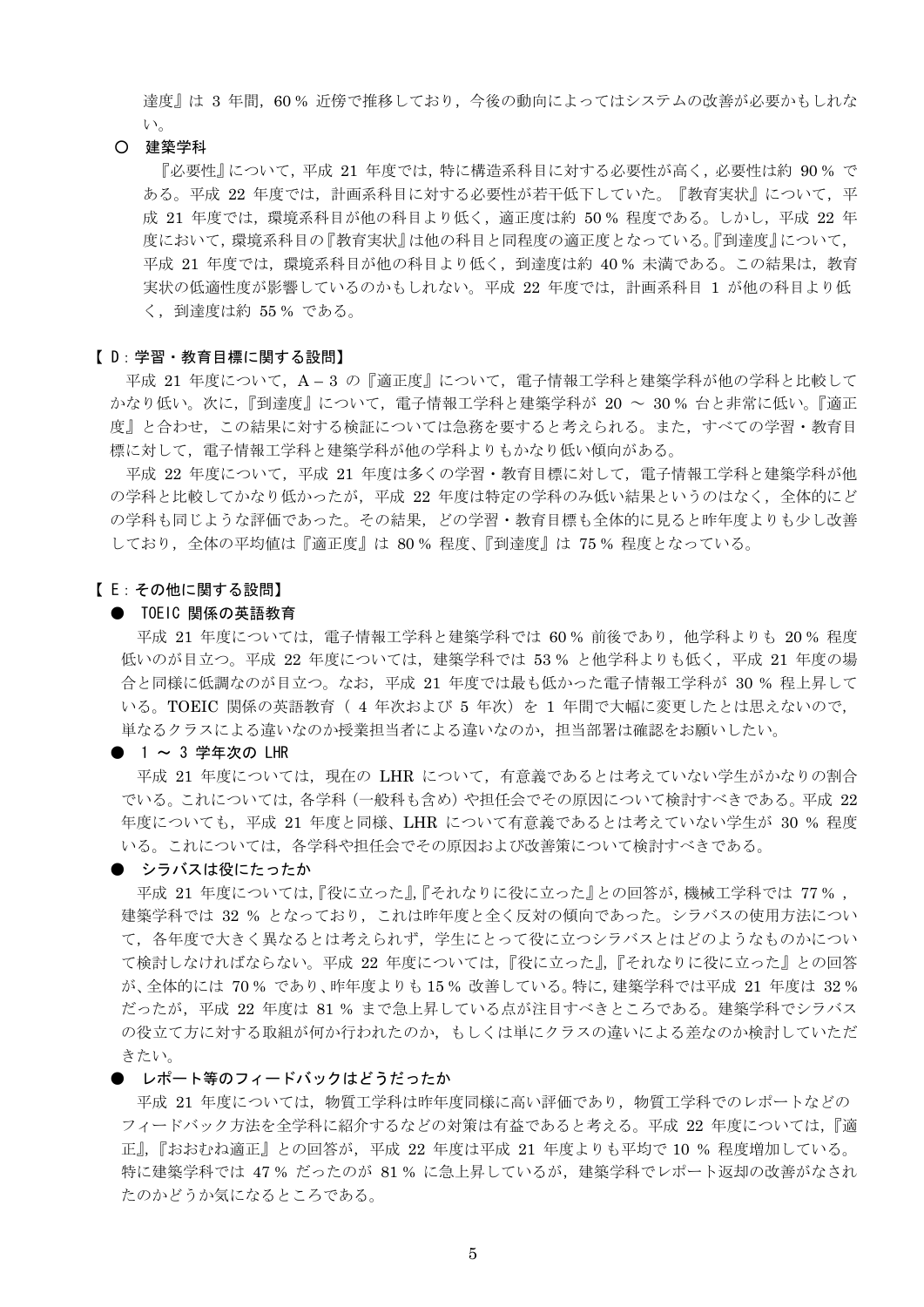## ● 授業時間外の学習指導体制(補習・オフィスタイム制度)の制度の実状

平成 21 年度については、『機能していた』、『それなりに機能していた』との回答は、電子情報工学科と 建築学科では他学科と比べて低い。授業時間外の学習指導体制を改善する努力をお願いしたい。平成 22 年 度については、『機能していた』、『それなりに機能していた』との回答は、電気工学科と電子情報工学科で は他学科と比べて低い。授業時間外の学習指導体制を改善する努力をお願いしたい。

# ● 授業改善アンケートの反映

平成 21 年度については、『よく反映されている』、『おおむね反映されている』との回答は、電子情報工 学科と建築学科で非常に低い。反映させたかは別として、対応について学生に積極的に説明していく必要 があると思われる。平成 22 年度については、『よく反映されている』、『おおむね反映されている』との回 答が、平成 21 年度と同様に電子情報工学科と建築学科で非常に低い。2 年連続で低い評価であることに 対する対応策を検討していただきたい。

# ● 学修単位の科目で自学自習に取り組みましたか

平成 21 年度については、『取り組んだ』、『ある程度取り組んだ』との回答は、全学科で50%程度と比 較的低い。学修単位の科目について、その分類の意味を学生に説明し、自学自習を積極的に働きかけてい くべきである。平成 22 年度については、『取り組んだ』、『ある程度取り組んだ』との回答は、全学科で 60% 程度と平成 21 年度と同様に比較的低い。学修単位の科目に対する取組について、学生に理解を促す努力 をより一層すべきである。

# ● 寮の運営・指導

平成 21 年度については、特に注目すべき点は『よくなかった』を選択した学生が非常に多かったこと である。これについては関係各所で調査を行い、よくなかった点を明らかにしていただきたい。平成 22 年 度については、『よかった』、『おおむねよかった』との回答が全体平均で 68% と平成 21 年度よりも 10% 程度増加しているものの、まだまだ改善の余地があると思う。よくなかった点の把握をしていただき、改 善できるところは改善をお願いしたい。

# 【自由意見】 2

多くの意見がでたが,特定の要望は特にない。比較的建設的な意見のように思われるものを以下に記述す  $\lesssim$  .

- ・一般科目や専門科目実験を 5 年間を通じてもっと関連づけたカリキュラムにして欲しい。
- ・実験レポートは添削して返却してほしい (特に 3年次)。
- •学外単位はもっと実用的ものを習得したら単位認定してほしい(情報処理技術者試験の認定など)。
- ・アンケートが長いため、まじめに答えない人もおり、参考になりづらいのではないか。
- 修得単位の状況が分かりにくい。もっとシンプルにしてほしい。

<sup>2</sup> 本報告書には、【自由意見】の詳細(学生が記述した内容)を記載していない。詳細を知りたい場合は、学校運営検討委 員会委員にお尋ねいただきたい。なお、次頁以降の各アンケートにおいける【自由意見】についても同様である。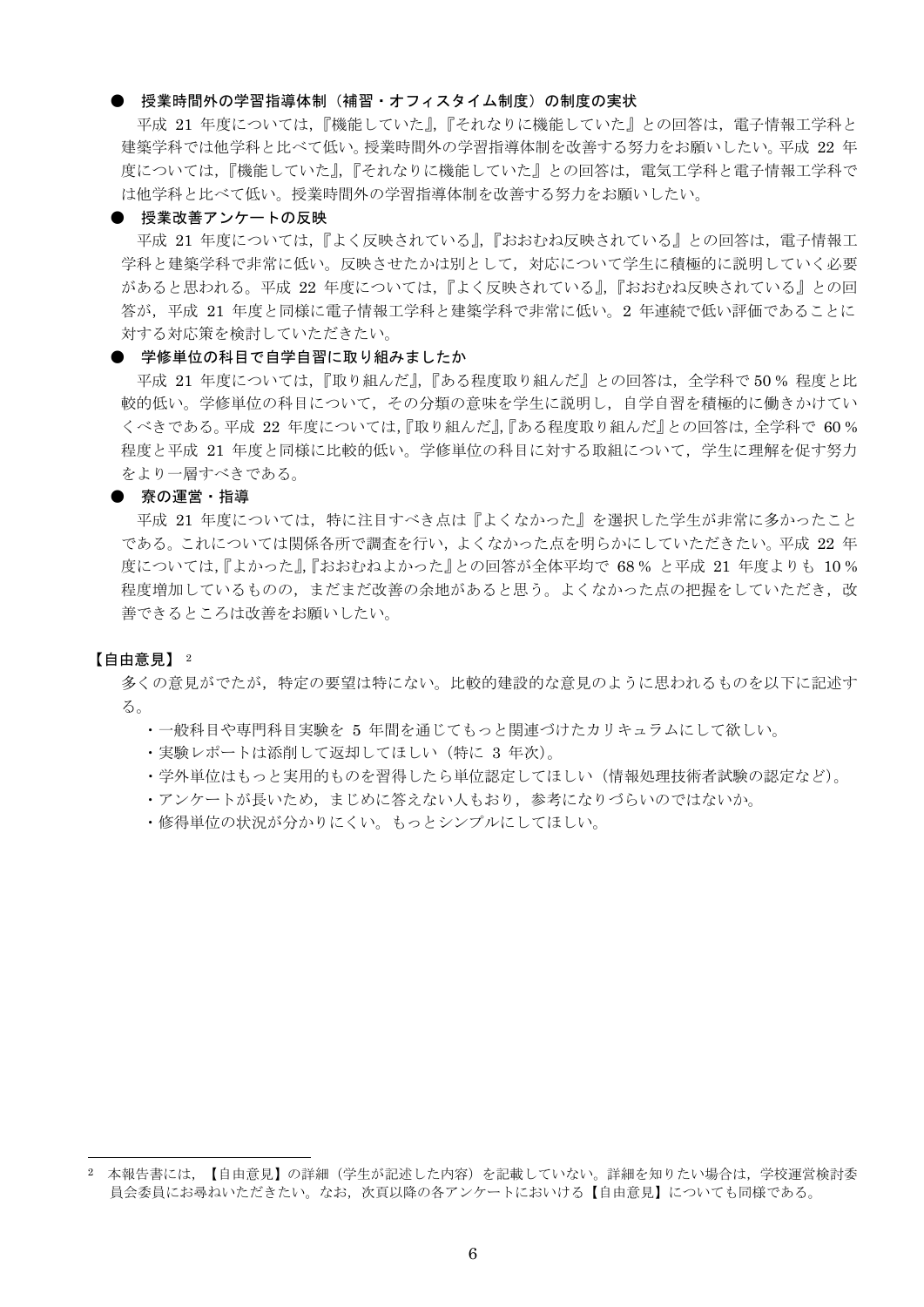# 2.2 専攻科修了時アンケート

|         | 実施時期      | 対象者数 (名) | 回答者数 (名) | $($ %)<br>回答率 |
|---------|-----------|----------|----------|---------------|
| 平成 14年度 | 平成 15年1月  | 23       | 23       | 100           |
| 平成 15年度 | 平成 16年1月  | 18       | 17       | 94            |
| 平成 16年度 | 平成 17年2月  | 19       | 19       | 100           |
| 平成 17年度 | 平成 18年1月  | 27       | 27       | 100           |
| 平成 18年度 | 平成 19年2月  | 24       | 24       | 100           |
| 平成 19年度 | 平成 20年1月  | 23       | 23       | 100           |
| 平成 20年度 | 平成 21年 2月 | 33       | 33       | 100           |
| 平成 21年度 | 平成 22年 2月 | 41       | 34       | 83            |
| 平成 22年度 | 平成 23年2月  | 33       | 25       | 76            |

現在までに実施した専攻科生修了時アンケートの実施時期および回答者数等は以下のとおりである。

多くの設問において、回答合計数に対する肯定的な回答数のパーセンテージを表記している。ただし、本アン ケートの対象者数は少なく、特に各専攻や系での分析では、回答者数が少ないことを留意しておいていただきた  $V_{0}$ 

## 【A:回答者自身に関する質問】

修了生の進路は進学率が 34 % (平成 21 年度), 36 % (平成 22 年度) で, 例年とほぼ同じである。専 攻科生の進学意識に大きな変化はなかったと思われる。また、アンケート回答率がここ数年 100 % だった のに対し、83 % (平成 21 年度), 76 % (平成 22 年度) と年々低くなっている。原因まではここでは判 断できないが、アンケート対象者がもともと少ないものであるので、今後はなるべく 100 % になるように 工夫する必要があると考える。

## 【B:教育全般の総括に関する設問】

平成 21 年度の専門科目において、建築学専攻の学生の評価が低い点が気になる。特に、教育・研究環境 に対する満足度の評価については,平成 20 年度も低かったようである。なお,平成 22 年度も同様の結果 が見られる。専攻科のカリキュラムと建築学専攻学生のイメージとのギャップがあったように思われる。

次に、平成 22 年度の教育・研究環境についての満足度において、建築学専攻の学生の評価が低い点が気 になる。また、期待していた実力が付いたかどうかの設問に対して、機械系の学生の評価が低い。しかし、 全体的に低いことから、少し謙遜気味な評価になっている可能性があり、それほど深刻にとらえる必要はな いように考える。

# 【C:科目教育に関する設問】

平成 21 年度の専門基礎科目 (数学・物理・化学・環境科学)の到達度において、建築学専攻が低い点が 気になる。次に、創造設計合同演習の到達度のアンケート結果も低い。特に、機械系、電気系、建築学専攻 が低い点が気になる。これは、平成 20 年度の結果とほぼ同じである。更に、地域協働演習 I·II, 地域協 働特論に対する電気系学生の評価が低い。これも、平成 20年度の結果とほぼ同じである。最後に、一般科 目、専門基礎科目、複合的資質を育成する科目の座学系科目において、到達度の『身に付いた』という評価 が全専攻評価で 10% 未満と低い数値になっている点が気になる。これも、平成 20年度の結果とほぼ同じ である。また、特別実習 II のアンケートにおいて、5 名の回答があるが、その受講者数から考えて明らか におかしい結果である。これについても、平成 20年度と同様の結果である。

平成 22 年度においては、一般科目 (英語・日本語・社会科目) の到達度において、機械系の学生の評価 が低い点が気になる。また、技術英語の到達度において、機械系の学生、建築学専攻の学生の評価が低い点 が気になる。機械系の学生は、教育実状の評価も低い。更に、創造設計合同演習の必要性において、建築学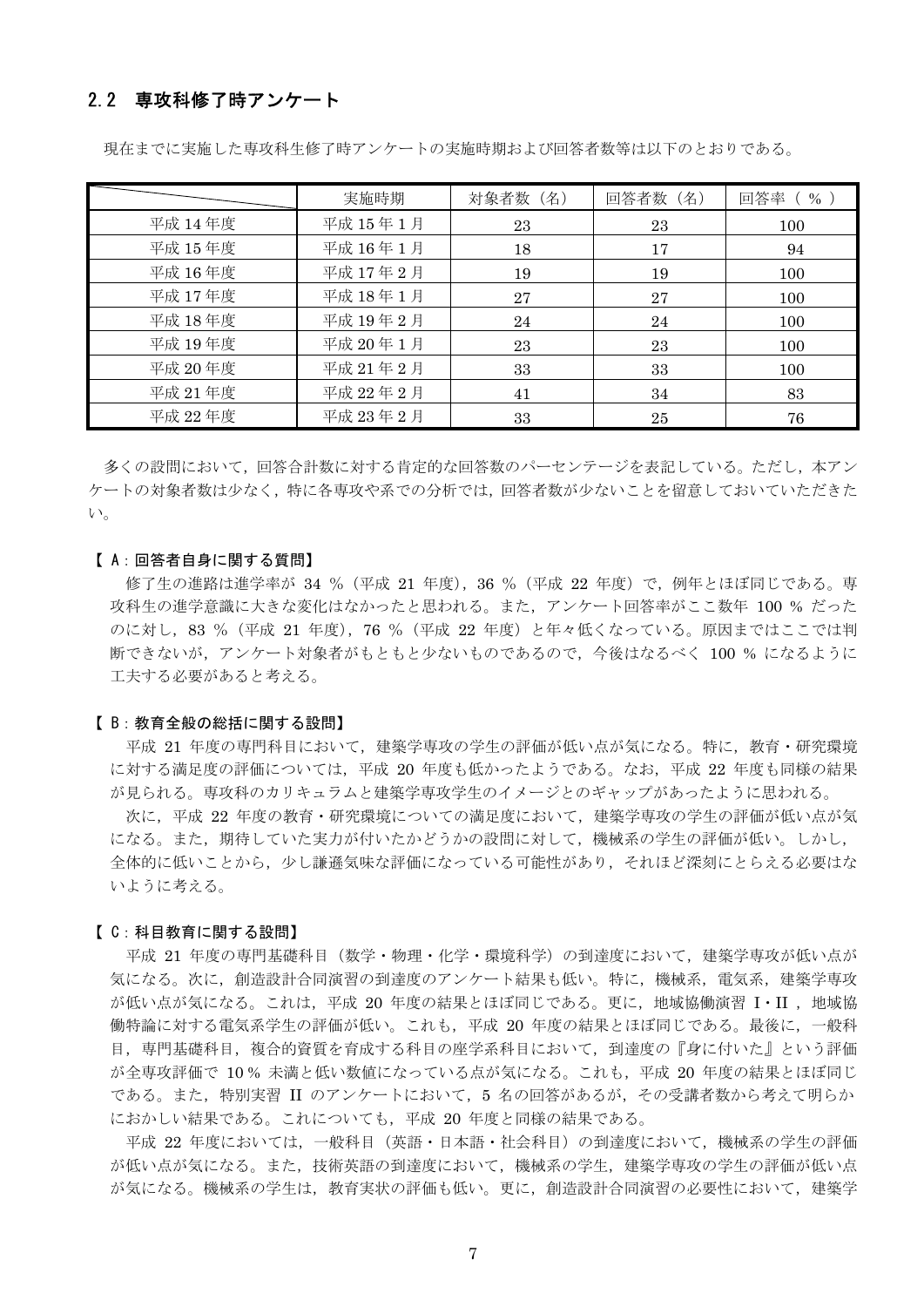専攻の学生の評価が低い点が気になる。これらについては、前年度も決して評価が高くないので、継続性が 見られるようである。

最後に、特別実習 II の到達度において、前年度同様、科目履修者数とアンケート回答者数があっていな  $V_{o}$ 

#### 【D:学習·教育目標に関する設問】

平成 21 年度, 平成 22 年度について, 『適正度』はほとんどの項目で 70% 以上(平成 22 年度: A-3 の み 64%)であり、学生たちは学習教育目標における各項目の[教育実状]が適正であると認識していると考え られる。また,『到達度』は A-3 のみが両年度および平成 20 年度で 60% を切っている (平成 20 年度: 41%, 平成 21 年度: 54%, 平成 22 年度: 56%)。平成 20 年度, 平成 21 年度, 平成 22 年度での 変化を見てみると、特定の年度のみが「高い値 (80%程度以上)」あるいは「低い値 (60%程度以下)」 を示している項目が多いことから、A-3の低さは際立っていると言える。このことから、コミュニケーシ ョン関連の授業の『到達度』の向上をはかる教員の努力が必要であろう。また、『到達度』では『身に付いた』 という最上位の回答が少ない (10% 未満)傾向である。このことは、確実に身につけて修了していないと いう思いを持っている学生が多いことを意味しており、到達度を向上させることが今後の専攻科の課題にな ろう。

#### 【E:その他の設問】

本設問において、平成 20 年度、平成 21 年度、平成 22 年度で、特定の年度のみが「高い値 (80%程 度以上)」あるいは「低い値( 60 % 程度以下)」を示している項目が多く,これは各年度の学生の個性に依 存する結果であると思われる。そのような変動が多い中で、専攻科における少人数の授業形態の『満足度』, 学会での発表の『有益性』、学校企画のポスターセッションの『有益性』、TA 経験の『有益性』の項目が 3 年 間 80% 以上をキープしており、それらの項目の状況の良さが見て取れる。反面, TOEIC に関する学習支 援体制の『満足度』,シラバスが『役に立つ』の項目では, 3年間 60%以下に低迷しており,改善策を早 急に講じること必要であろう。

## 【自由意見】

平成 21 年度および平成 22 年度では、教育システム改善として重要な指摘は特に認められなかった。な お、平成 22 年度については、以下のような少数意見があった。

- (1) 「学校企画のポスター発表」を「学生主体で発表会形式で行う」というものがあった(1件)。この アンケートは『よい』のみでは 50%程度であり、評価が低いといえば低いため記載することとした。
- 「専攻科」進学に関して,進学前後の学生の想い(思い描くことと実際)のギャップが大きいという  $(2)$ 意見がある (2件)。科目の『満足度』はおおむね 80% 以上であり、ギャップが大きい学生は多数で はない様であるが、学生の進学指導に関して丁寧に行った方がよいことを示唆しているかもしれない情 報なので、ここでは敢えて記載することとした。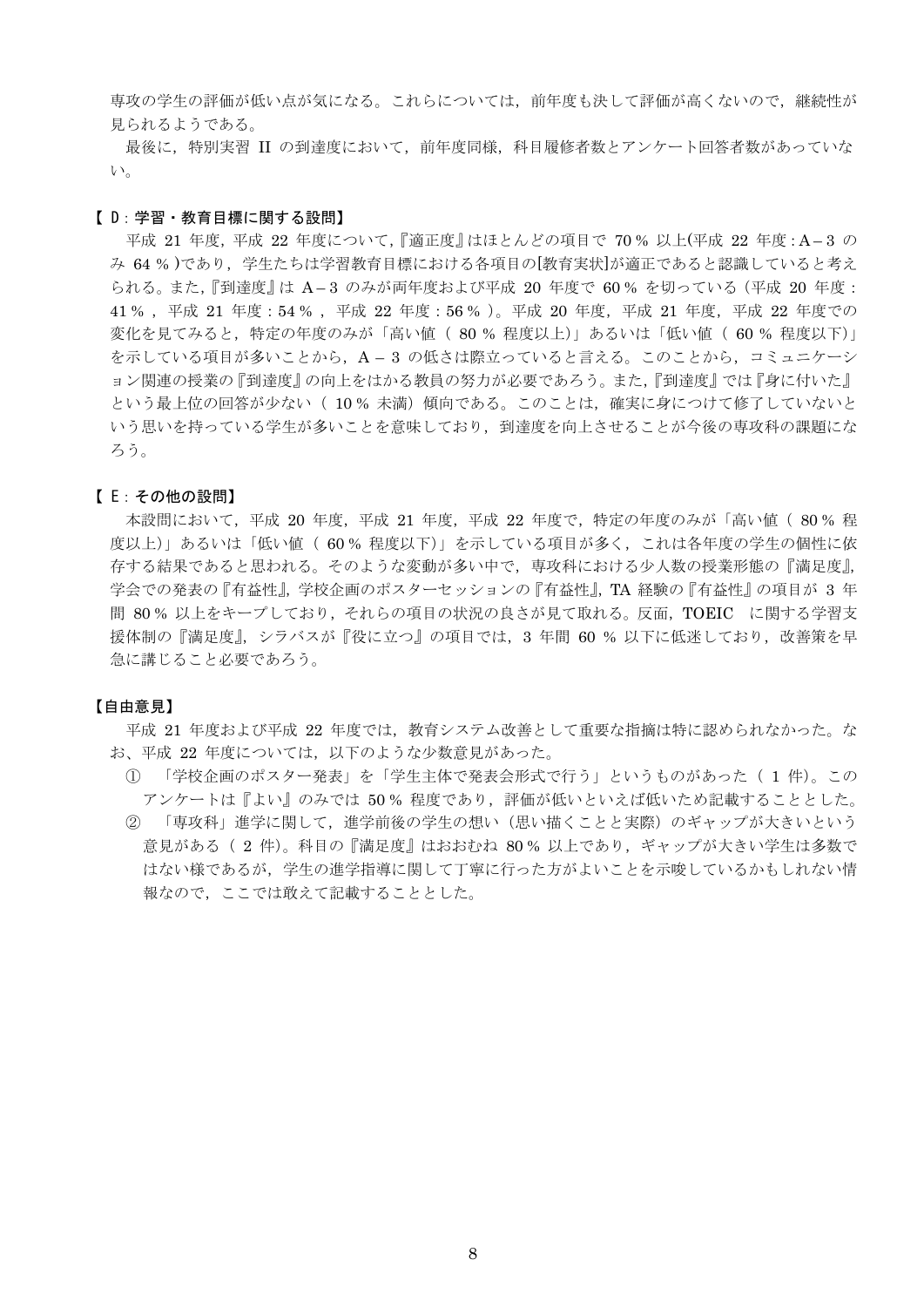# 2.3 新入生保護者アンケート

現在までに実施した新入生保護者アンケートの実施時期および回答者数等は以下のとおりである。今回の分析 は、平成 22 年度および平成 23 年度における新入生保護者実施分である。

|         | 実施時期     | 対象者数 (名) | 回答者数 (名) | $\%$<br>回答率 |
|---------|----------|----------|----------|-------------|
| 平成 18年度 | 平成 18年4月 | 215      | 202      | 94          |
| 平成 19年度 | 平成 19年4月 | 209      | 208      | 99.5        |
| 平成 20年度 | 平成 20年3月 | 210      | 210      | 100         |
| 平成 21年度 | 平成 21年3月 | 205      | 205      | 100         |
| 平成 22年度 | 平成 22年3月 | 215      | 207      | 96          |
| 平成 23年度 | 平成 23年3月 | 212      | 203      | 96          |

#### 【所属学科】

回答者は全体で 203 名 (207 名) であり、新入生全体 212 名 (215 名) の 96 % (96 %) にあたる (括弧内は平成 22 年度の数値である。以下,同様である。)。

#### 【寮生・通学生の別】

『自宅通学生』は 63 % (67 %),『寮生』は 36 % (33 %) であった (括弧内は平成 22 年度の数値, 以下同様)。ここ数年で割合に大きな変化はみられない。学科別にみると、物質工学科と建築学科で『寮生』 の割合が多い (ともに 43%)。

#### 【通学生の通学方法】

『自転車』は 46 % (45 %),『公共交通機関』は 42 % (45 %), この 2 つで通学生のほとんどを占 めている。

# 【寮生活】

上記の設問で『寮生』は 74 名であったが、当設問では 71 名からの回答があった。最も多い回答は『お おむね心配ない』が 39% (34%) で、次に『やや心配』が 37% (36%) であった。これらの数値も ここ数年で大きな変化はみられない。記述回答は 25 件あり、人間関係、日常生活(食事・洗濯・朝の起床 等),親元を離れての生活,体調管理等だった。

#### 【有明高専を最初に知ったのは】

回答数は 213 件あることから、複数の回答をしていただいた保護者がいることがわかる。『以前から知っ ていた』が 64% (72%) を占め,『知人 (身内, 親戚等)』の 12% (7.5%),『ポスター・パンフレッ ト等』の6%(4%)と続く。以前から知っていたという割合が減少したのは、教務主事室を中心に中学 生の「新規開拓」によるところがおおきのではないだろうか。

## 【有明高専受験を決定した時期】

回答数 201 名のうち,『中学 3 年生の 1 学期頃』が 26% ( 34%),『昨年 10 月頃』の 19% ( 24%) が続く。

#### 【進路決定の際、有明高専の情報を何で得ましたか】

複数回答のため 529 件の回答があった。『ホームページ』の 21% (23%),『オープンカレッジ』の 19% (19%),『ポスター・パンフレット等』の15% (15%)が上位を占めており、大きな変化はみられな  $V_{0}$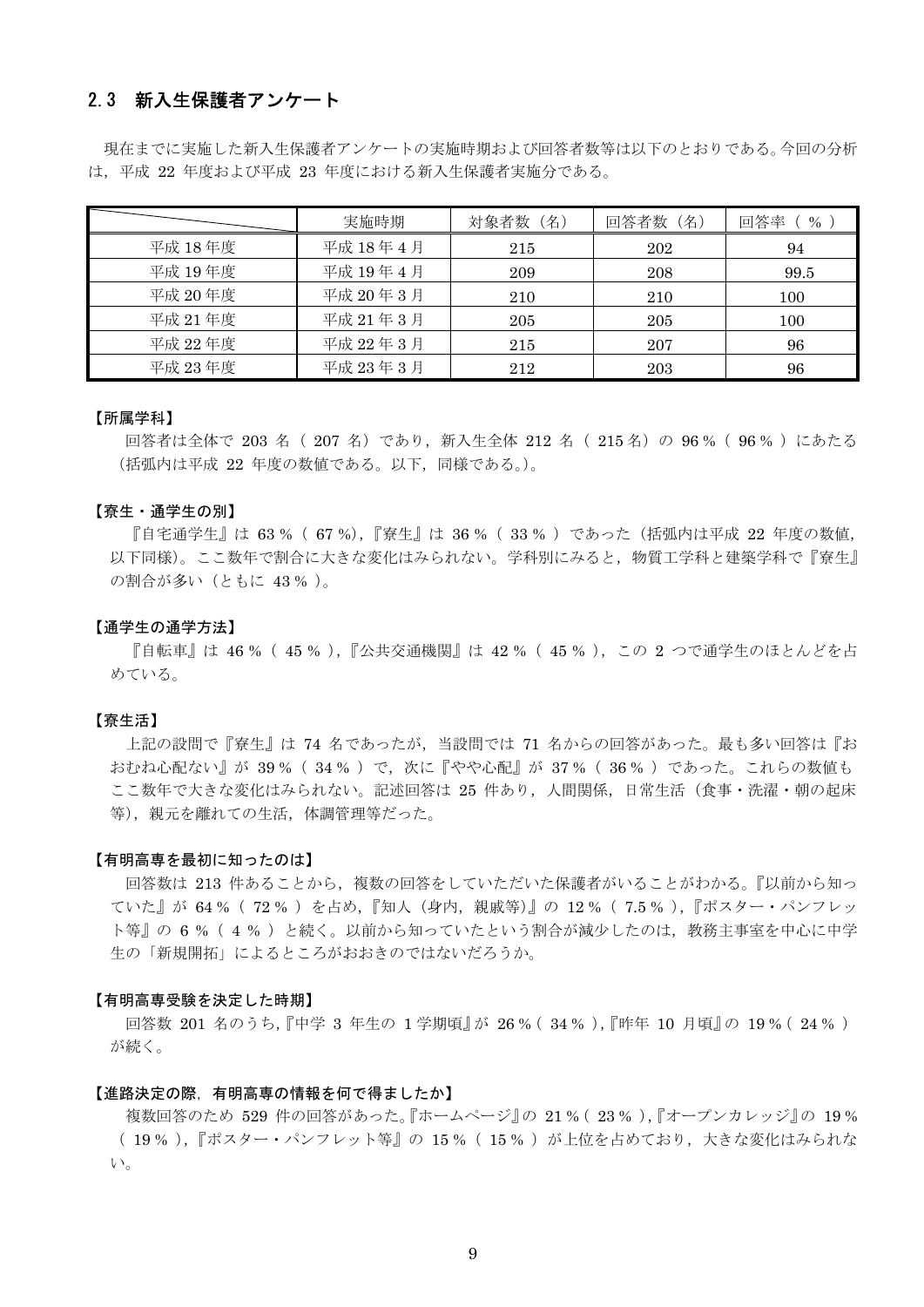# 【有明高専入学の決め手】

複数回答のため 511 件の回答があった。『お子様本人の希望』の 35% (34%),『就職率が高い』の 29% (27%) が上位を占める。記述回答は 33 件あった。

# 【入学後心配なこと】

複数回答のため 289 件の回答があった。『学業』の 37 % (42 %) が最も多く、『学校生活』の 19 % (15%),『寮生活』の16% (15%)と続く。記述回答は44件あり、代表的な内容として、授業につ いていけるか (留年あるいは退学), 通学時間が長い等があった。

# 【アドミッションポリシーを意識しましたか】

平成 20 年度からの設問である。回答数 195 名のうち、『意識した』は 69% (66%)、『意識しなかっ た』は 31% (34%) で、多くの受験生の保護者がアドミッションポリシーを意識していることがうかが える。また、学科別にみると、機械工学科の 77% が最も高かった。

# 【自由意見】

平成 23 年度は 29 名から意見が寄せられた。学校生活にかける期待と不安を率直に語られているようで あり、ここ数年、内容に大きな変化はみられない。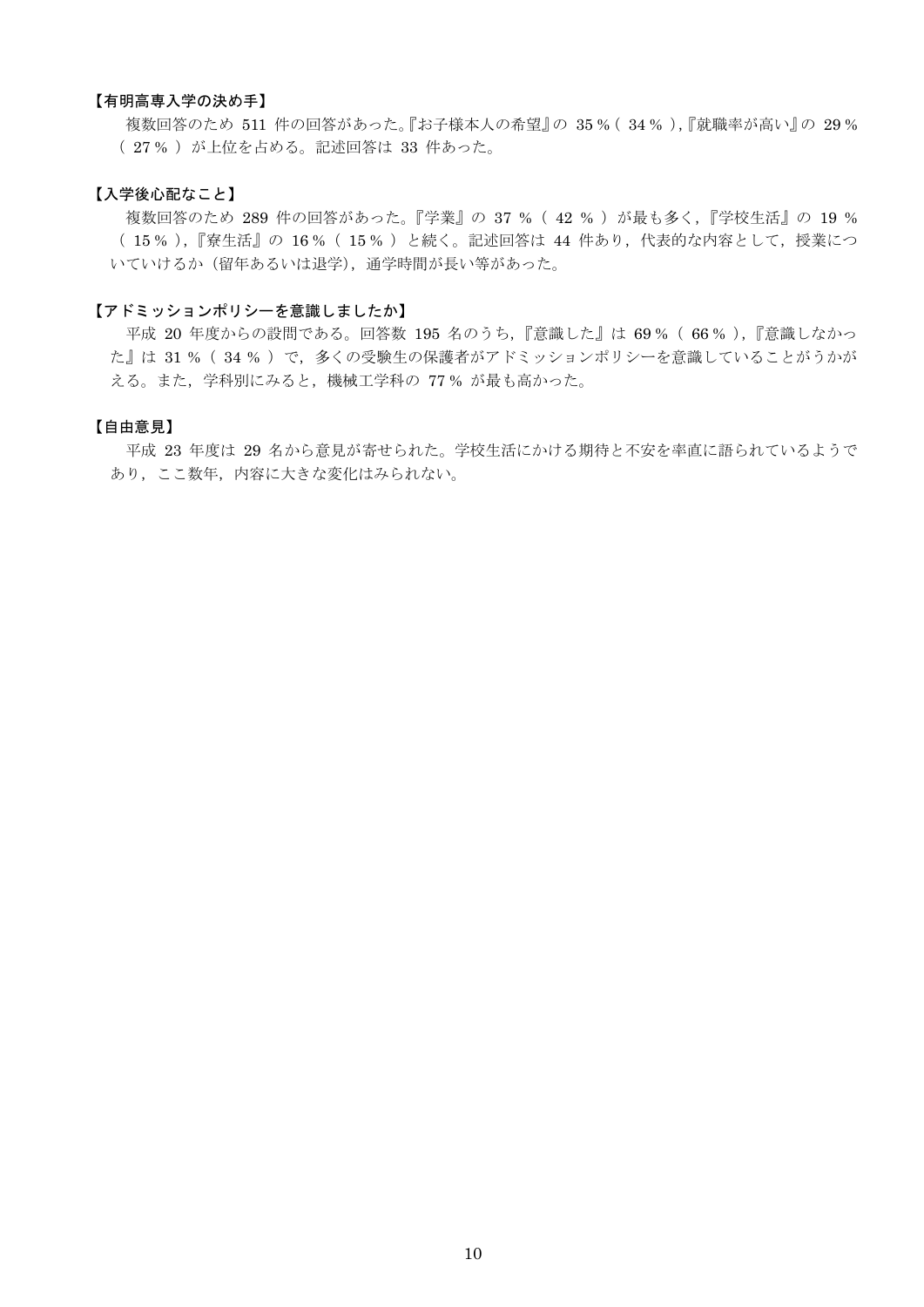# 2.4 2 年生保護者アンケート

現在までに実施した 2 年生保護者アンケートの実施時期および回答者数等は以下のとおりである。今回の分 析は、平成 22 年度の 2年生保護者分である。

|          | 実施時期     | 対象者数 (名) | 回答者数 (名) | $\%$<br>回答率 |
|----------|----------|----------|----------|-------------|
| 平成 18 年度 | 平成 18年7月 | 207      | 176      | 85          |
| 平成 19年度  | 平成 19年8月 | 215      | 167      | 78          |
| 平成 20 年度 | 平成 20年9月 | 224      | 197      | 88          |
| 平成 21 年度 | 平成 21年9月 | 206      | 182      | 88          |
| 平成 22 年度 | 平成 22年9月 | 209      | 173      | 83          |

#### 【お子様の所属学科】

回答者は全体で 173 名 (182名) であり、2 年生全体 209 名 (206名) の 83% (88%) にあたる (括弧内は平成 21 年度の数値である。以下、同様である。)。

## 【春生・诵学生の別】

全回答数 171名 (182名)の内,『自宅通学生』が 71% (71%),『寮生』が 29% (27%)である。 学科別にみると、機械工学科が 37% (35%)と最も多く、物質工学科 25% (29%)と最も少なかった。

## 【(通学生の保護者のみ)お子様の通学方法】

複数回答可であるため、回答数は 166名 (169名) となっている。『公共交通機関』が 33% (31%), 『自転車』が 30 % (30 %), 『バイク』が 25 % (33 %) だった。

# 【(通学生の保護者のみ)通学方法についてどのように思われますか】

平成 20 年度から記述式となった設問で、本年度は 11 名 (14名) からご意見が寄せられた。最も多か った内容としては、バイク通学に関することで、「事故への心配」、「バイク通学の制限緩和の要望(距離の緩 和)」等であった。また、バスの本数の増便の要望もあったが、これらは毎年寄せられている内容(要望)と 同様である。

## 【(寮生の保護者のみ)寮生活についてどのように思われますか】

平成 20 年度から記述式となった設問で、本年度は 19 名 (23名) からご意見が寄せられた。それらの 中でも寮の食事に関する意見・要望が多く、「食事の内容」についての改善要望であった。食事に関しては毎 年多くの意見や要望が寄せられており、学生の嗜好や業者の変更等もあるが、多くの寮生が満足できるよう、 今後も改善を進めていくしかないだろう。

#### 【有明高専に入学させて】

当設問に対する回答数は 169名 (175 名) であった。『非常によかった』は 37% (31%),『よかった』 は 55% (61%),『やや後悔』は 8% (7%),『後悔している』は 0% (0%) である。『非常によか った』と『よかった』を合わせた値は 92 %( 92 % )で,前回と全く同じ結果であった。記述式には,40 名 (49名)からご意見が寄せられた。その多くが『非常によかった』や『よかった』に関わる肯定的なもの である。一方、勉強・学習面でついていくことへの不安を感じているとの意見もあった。

また、平成 22 年度も『後悔』は 0 名であったが、『やや後悔』の回答が 13名 (12名) だった。第 5 回 報告書で記された「9割の保護者の方が肯定的にみている反面, 1割がそうでないという状況は毎年続いて おり、似たような意見が寄せられている」という文章は、残念ながら本年度にもあてはまる。『やや後悔』や 『後悔』とする回答をゼロに近づけるために、学校全体でできる限りの取り組みを今後も継続する必要があ るだろう。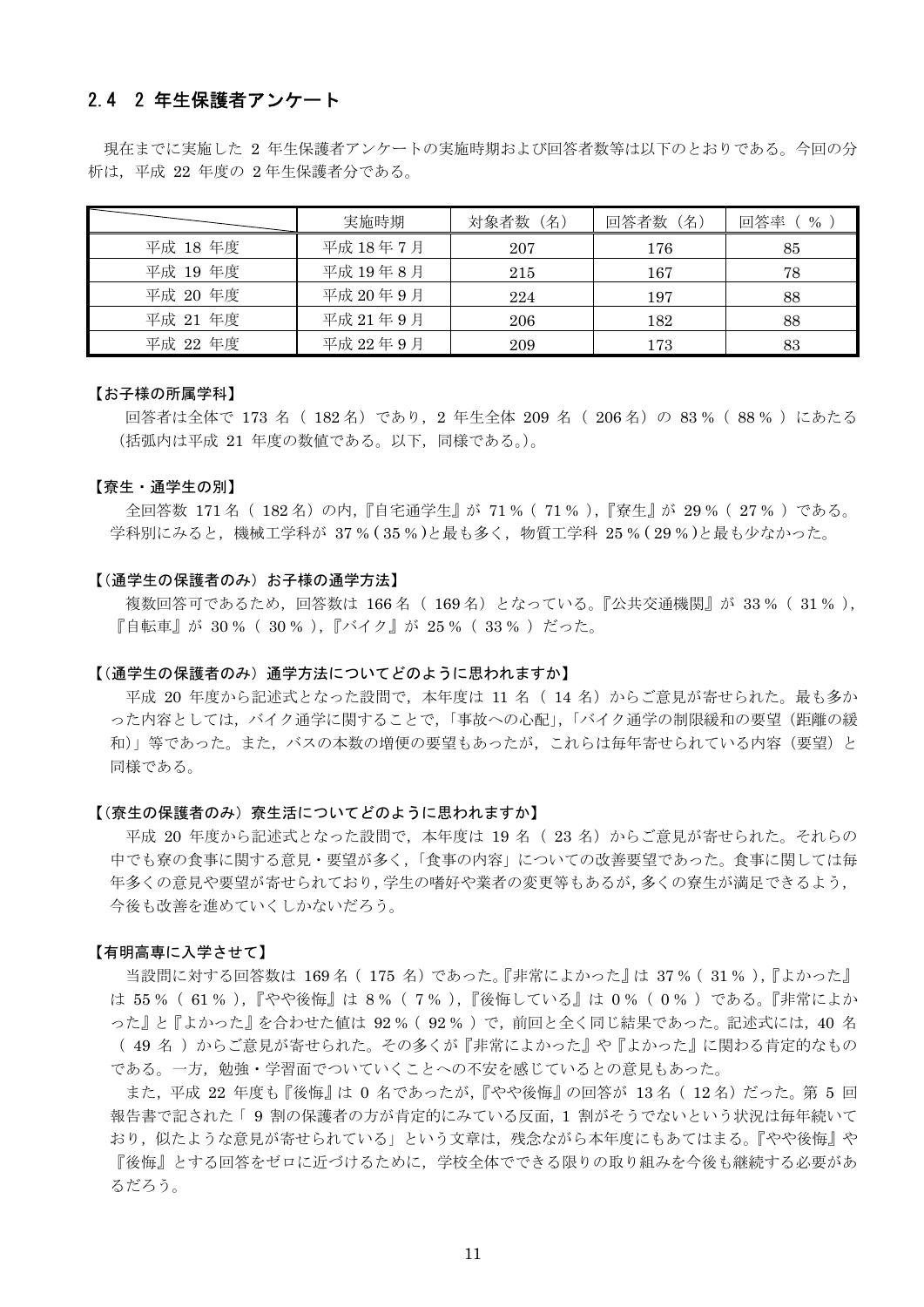## 【有明高専の学習指導のあり方】

当設問に対する回答数は 168名 (170名) であった。『満足』は 36% (32%), 『おおむね満足』は 58% (61%), 『やや不満』は 6% (7%), 『不満』は 1% (0%) である。『満足』と『おおむね満足』 を合わせた値は 94% (94%) で、本校の学習指導のあり方は、多くの保護者から支持されていることが わかる。記述式には、14 名 (19名)からご意見が寄せられた。その多くが「厳しい指導」、「補習の充実」, 「留年の改善」等に関する意見・要望であったが、ここ数年、同様である。こうした意見・要望を改善に結 びつけていく必要があるだろう。

## 【有明高専の学生への生活指導】

当設問に対する回答数は 167 名 ( 178 名) であった。『満足』と『おおむね満足』を合わせた値は 83% (90%)であり、前回より減少している。一方、『やや不満』は16% (10%)、『不満』は1% (0%) である。記述式には、15名 (20名)からご意見が寄せられた。その多くが、制服の乱れや茶髪・ピアス 等についてもっと厳しく指導してほしいとの意見であった(「厳しいように思う」との意見もあったが)。こ れもここ数年、同様である。「集団・一斉指導の効果は大きい」という意見もあり、今後の指導の参考にした いものである。

## 【制服】

平成 20年度より記述式の設問となり、61名 (72名)の回答をいただいた。これまで同様、現在のま ま制服に賛成という意見が大半を占めた。一方で、「夏服は必要ないのでは(まったく着用しないから)」、「サ ンダル等を許可して欲しい(蒸れて不潔で皮膚が弱いとかぶれるから)」といった意見もあった。

#### 【お子様の課外活動(部活動)のあり方】

回答数は 155 名 ( 162 名) 名であった。まず、『所属していない』の回答は 22 % ( 17 % ) であり, 78% (83%) ほどの学生がなんらかの部に所属していることがわかる。次に、部に所属している学生の保 護者の『満足度』の割合は、90% (93%) と非常に高い。記述回答は 12% (20%) 件あり、「土・日 などでも部活があっていいと思う」,「もう少し強制的にさせて欲しい」といった積極的な意見がある一方, 「練習方法が物足りない」、「移動が大変」、「勉強に差し支えない程度の時間で」などの意見もあった。

## 【体育祭・高専祭のあり方】

『みたことがない』との回答が全体の 50% (21%) であったが、これは設問が「体育祭・高専祭」両 方を問う形になっていたためではないかと思われる(2年生の場合,1年次の高専祭しか経験がないので。)。 ご覧になった方の『満足度』は全体で 95 % (93 %) と高いため、あり方には問題がないと考えて差し支 えないだろう。記述回答は 7 件 (10 件) あり,「楽しみにしている」,「毎年高専祭をやって欲しい」とい う肯定的な意見がある一方,「内容がよく分からない」,「経費がかかりすぎる」,「教育の視点が必要」という 意見も挙げられた。

#### 【有明高専のホームページ】

本校のホームページをみたことがあるかどうかの設問は、平成 19年度から始めたものである。『よく見て いる』と『ときどき』を合わせた値は 44% (47%) で、『見たことがない』は 22% (23%) であった。 記述回答は 6 件 (8 件) あり, 「更新が少ない」, 「多少見づらい」といった改善要望がある一方, 「利用し やすい」という意見もあった。

## 【保護者と学校との連携】

『満足』と『おおむね満足』を合わせた『満足度』は 94 % (93 %) と高く、保護者と学校との連携は 保護者から理解されていると判断される。記述回答は 7 件(14件)あり、学生の様子や学校の状況が把握 できないという不満が多かった。今後とも、保護者との連絡を増やす試みを積極的に行う必要があろう。そ の意味では、担任からメール (おそらく保護者の PC や携帯のアドレスを登録したものと思われる)が送信 されたこと(複数回だと推測される)が良かったとの指摘があったことを追記しておく。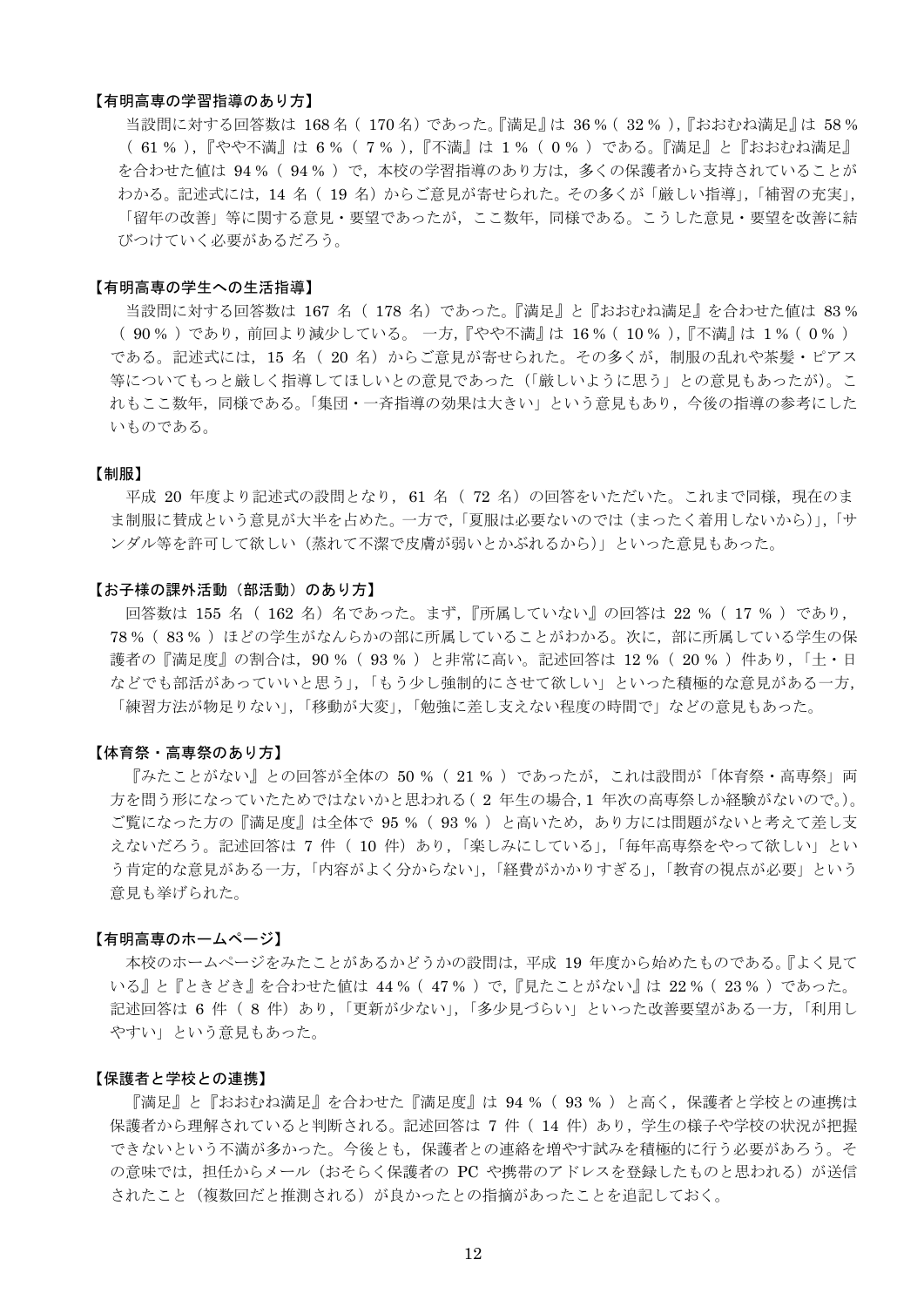# 【自由意見】

平成 22 年度は、14 名 (30名)の方から自由意見を記述していただいた。内容としては、混合学級が有 意義である旨の意見が多かった。また、制服姿で喫煙している学生に対するコメントがあり、これについて はさらなる指導が必要である。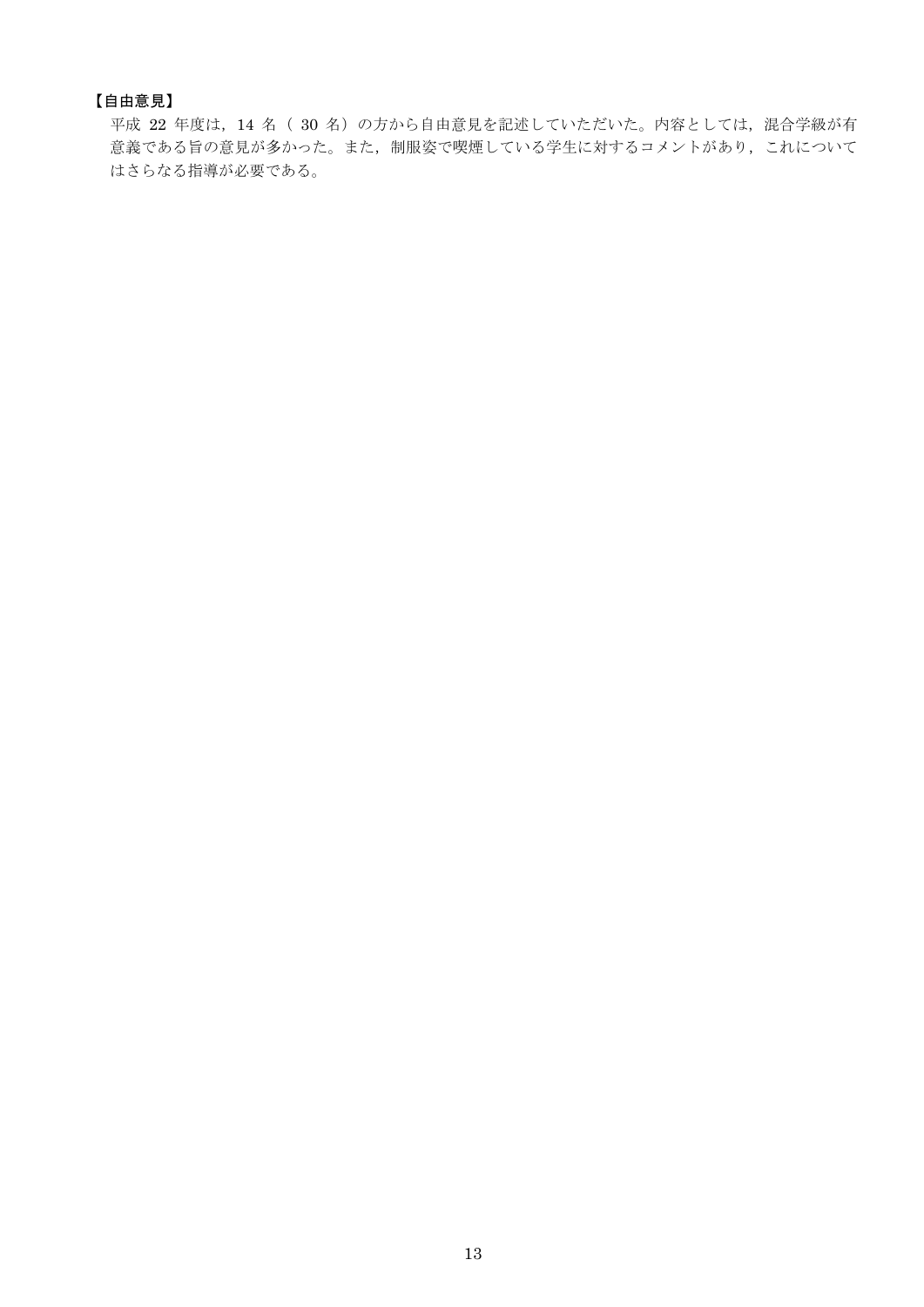# 2.5 4 年次編入生アンケート

現在までに実施した 4年次編入生アンケートの実施時期および回答者数等は以下のとおりである。今回の分 析は、平成 22 年度および平成 23 年度 4 年次編入生実施分である。

|          | 実施時期      | 対象者数 (名) | 回答者数 (名) | $\%$<br>同答率 |
|----------|-----------|----------|----------|-------------|
| 平成 19年度  | 平成 19年4月  |          |          | 100         |
| 平成 20 年度 | 平成 20年4月  |          | 10       | 91          |
| 平成 21 年度 | 平成 21年 4月 |          |          | 100         |
| 平成 22 年度 | 平成 22年4月  |          |          | 100         |
| 平成 23 年度 | 平成 23年4月  | 12       | 12       | 100         |

平成 22 年度について、4 年時編入生は、高校の先生からの情報により有明高専の存在を最初に知ることが 多い。また、入学(編入)の決め手として、就職率が高いことを挙げている人がもっとも多く、つぎに専攻科へ の進学が可能なことや高校・塾の先生の進路指導によったことを挙げている。入学(編入)後の心配事としては 多くの学生が学業を挙げている。

平成 23 年度についても、主な傾向はほぼ同じであり、入学の決め手となるのは主に就職率が高いことであ る。しかし、そのつぎに挙げられたのは、学生教育が充実していること、大学に編入できること、経済的あるこ とであり、前年に多かった専攻科をその理由に挙げる者はいなくなった。やはり、編入生の1番の心配事は 学 業である。

なお、平成 23 年度のアンケートは、Web を利用して実施した初めての試みである。